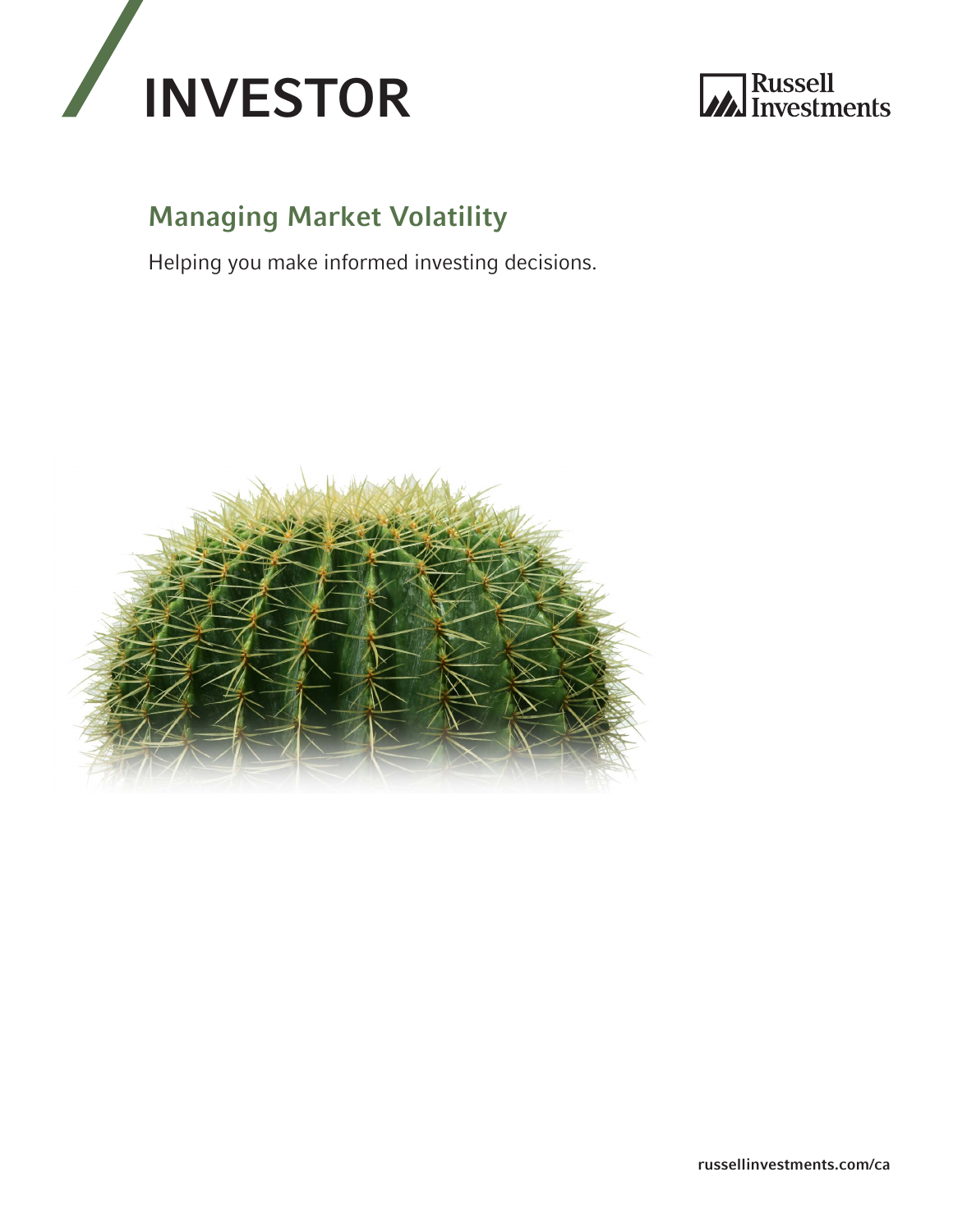## Is now the right time to invest? The answer is yes.

Whether the market is volatile or calm, it's always better to have your money invested and working for you. While investing is risky, and fnancial markets do go through negative periods, downturns are relatively short-lived and invariably followed by a signifcant rally that has more than made up for any previous losses.

Of course, when markets get choppy it's normal to feel anxious about your hard-earned savings. No one wants to lose money. Uncertain markets may cause you to worry about your ability to fund your retirement or any other fnancial goal you may have. You may even be tempted to pull your money out of the market and move it into a safer investment, such as a savings account or Guaranteed Investment Certifcates (GICs).

And right now, with infation at multi-decade highs, a war between Russia and Ukraine, rising interest rates, the upc oming U.S. mid-term elections, the appearance of new CO VID-19 variants and other issues, it seems there are many reasons not to invest in the markets.

But there will always be reasons not to invest in the markets. No matter what time frame you look at, there is always something going on that could present a threat to fnancial markets.

The chart below shows the performance of the U.S. stocks (represented by the S&P 500 Index) over the past 85 years. While past performance is not indicative of future returns, it does help to have historical context. Over the longerterm even wars, virus outbreaks, currency crises and recessions become short-lived blips.

Resilience of the U.S. stock market / History of moving through diffcult times S&P 500 Index / 1936 – 2021 **COVID-**



# Volatility is normal

Let's face it – fnancial markets are cyclical. Volatility is an inherent part of their nature. Different asset classes go into and out of favor. Geopolitics, major news from a key company, unexpected earnings results, changes in public policy, technical factors and any number of events can spark volatility.

It is important to understand that markets go through cycles – and often take our emotions on a wild ride when they do. When investors react to volatility, they run the risk of selling just when the market hits bottom, and then the risk of trying to get back in when the market is rising. Rather than fear volatility, here are three strategies to consider when markets are turbulent.

### Take the long-term view.

Right now, we may be nervous about the war in Ukraine, soaring energy prices, supply-chain disruptions, the polarized political environment in the U.S., the COVID-19 pandemic or any other geopolitical issue that's out there. But if we step back and take a longer-term view, we can see that the Canadian stock market has had far more good years than bad ones. In fact, the market has ended the year positive  $74\%$  of the time since  $1920^{\degree}$ . Those are pretty good odds.

<sup>&</sup>lt;sup>1</sup> Source: Russell Investments, Confluence. Based on S&P/TSX Composite Index, 1920-2021.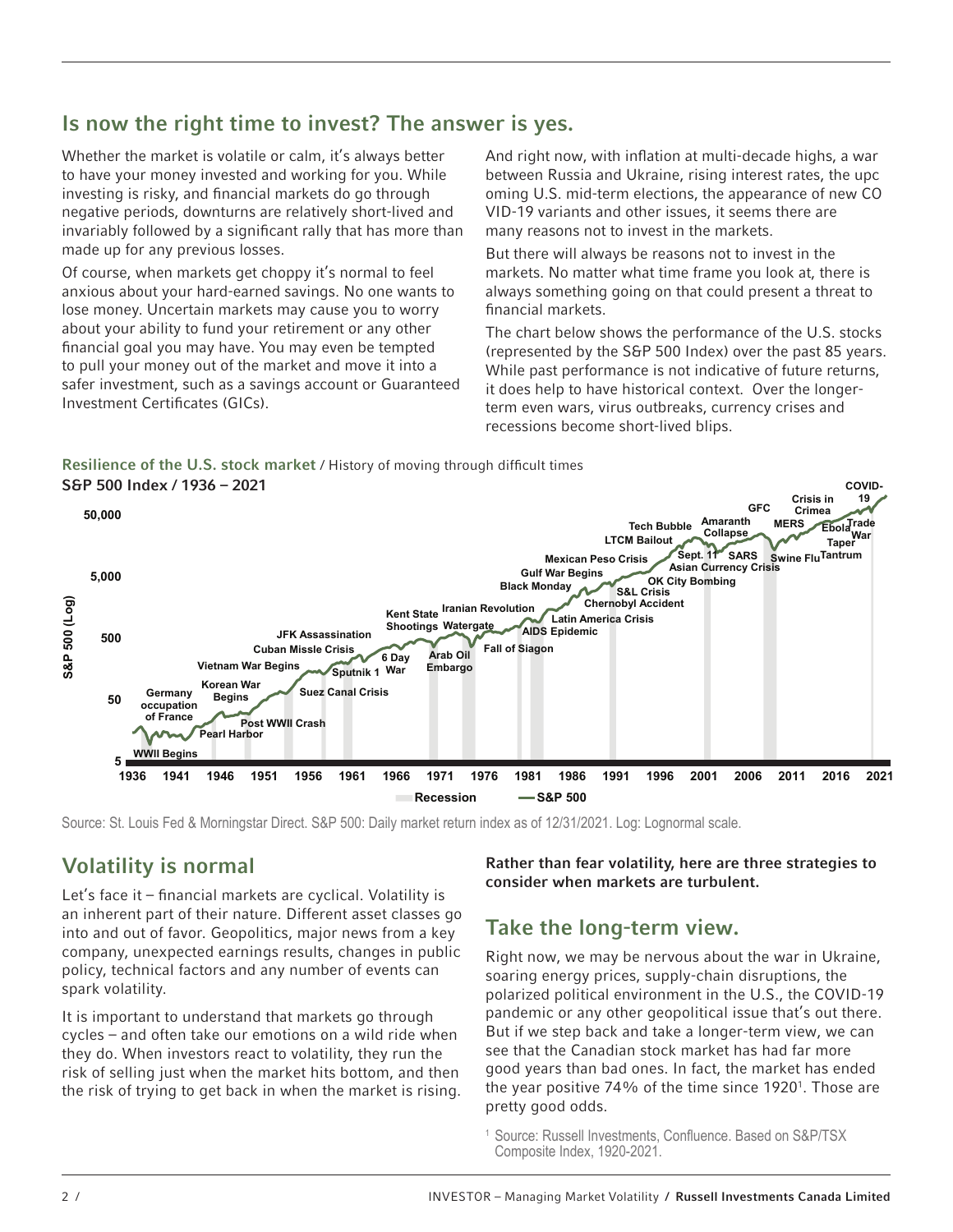### Calendar year stock returns / Canada



It is almost impossible for anyone to accurately predict<br>the market's short-term moves. While there are signals<br>that traditionally have pointed to a downturn, the exact<br>getting it wrong could cost you. Even missing the bes

retreating until it has already declined signifcantly, and

**Stay invested** also may not realize the market is in an upward trend<br>also may not realize the market is in an upward trend<br>until after you have missed the opportunity for gains.

moment when the market begins its decline is extremely 10 days over a 10-year period has a significant impact on<br>returns as the chart below shows. And those "best days" hard to pinpoint.<br>
And market triggers can be unexpected, especially in<br>
they can during a sharp rally.<br>
the geopolitical arena. You may not realize the market is

## Diffculty of market timing

The investment impact of missing best market days / 10 years ending December 31, 2021 Source: Morningstar. In



CAD. Returns based on S&P/TSX Composite ending December 31, 2021. For illustrative purposes only. Index performance, are not performance, and are not indicative of any specific investment. Indexes are unmanaged and cannot be

Staying in the market also allows you to take advantage of the power of compounding. Time is your best ally for harnessing the power of compounding in your retirement portfolio. Even a small nest egg, when created early, can become a large one over the years as your investment gains build.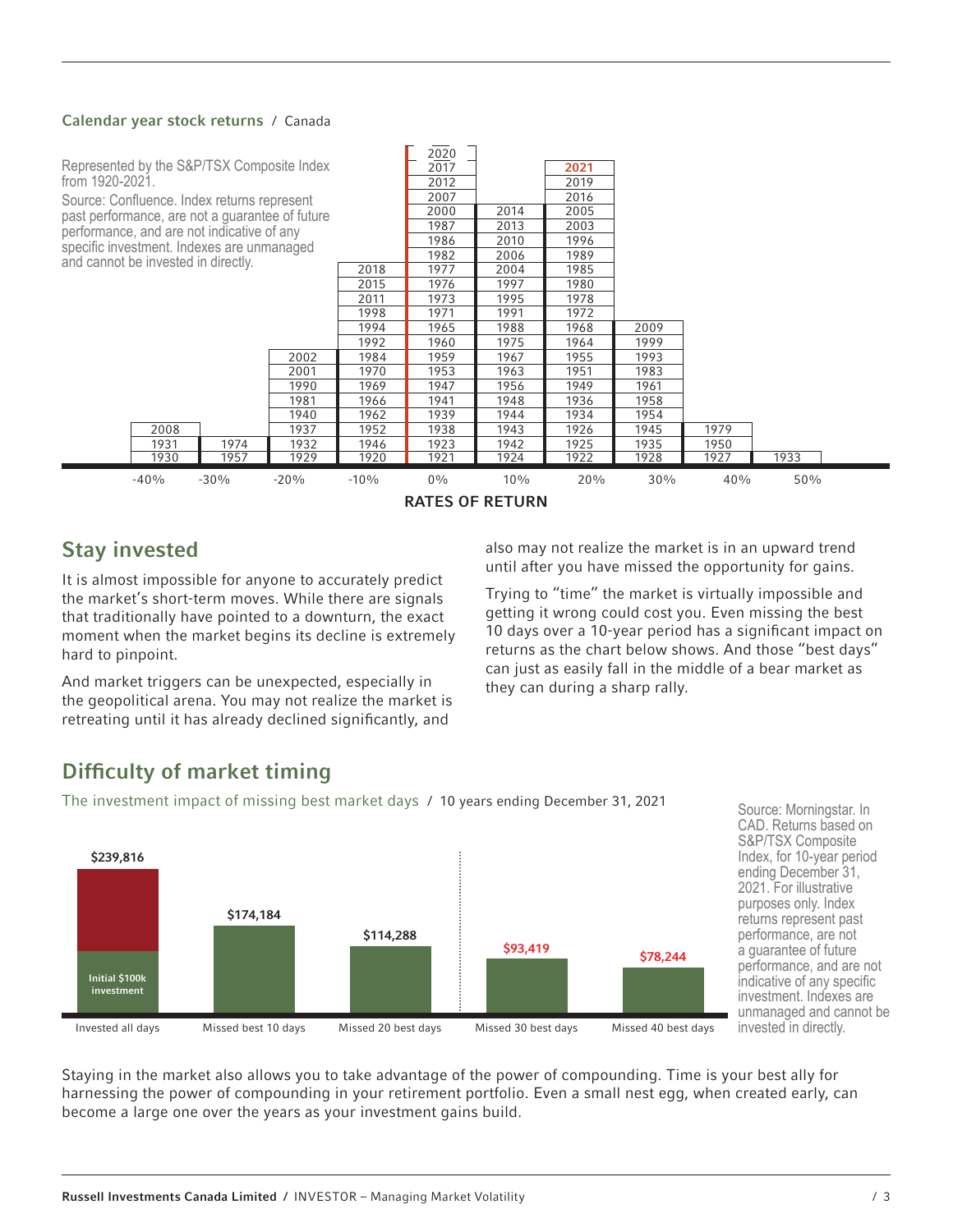### Make volatility work for you

Volatile markets can provide the opportunity to buy low and sell high. The problem is – how to you know when the market is going to go down and when it is going to go up? Markets are notoriously unpredictable and even during bear markets there can be days when markets spike higher. The opposite is true in bull markets.

One way to take advantage of market volatility is through dollar-cost averaging (DCA). This strategy takes the emotion out of investing and ensures you stay in the

markets through thick and thin. The way it works is you invest equal amounts of money on a regular schedule, over a chosen time period. You decide how much you want to invest, how often and for how long.

Dollar-cost averaging does not assure a proft or prevent a loss when markets are declining, and you need to be prepared to stick to your plan when market prices are low. But as you can see from the chart below, DCA can help smooth out your returns and can potentially provide higher returns than a lump-sum investment.



\$[1,000.00](https://1,000.00)

Source: Russell Investments. Based on a hypothetical investment of \$6,000 in the S&P/TSX Composite Index.

<sup>1</sup> Dollar-cost averaging return assumes 12 contributions of \$500 a month starting January 1, 2020.

 $2$  Lump Sum return assumes a one-time contribution of the full amount on January 1, 2020. Indexes are unmanaged and cannot be invested in directly.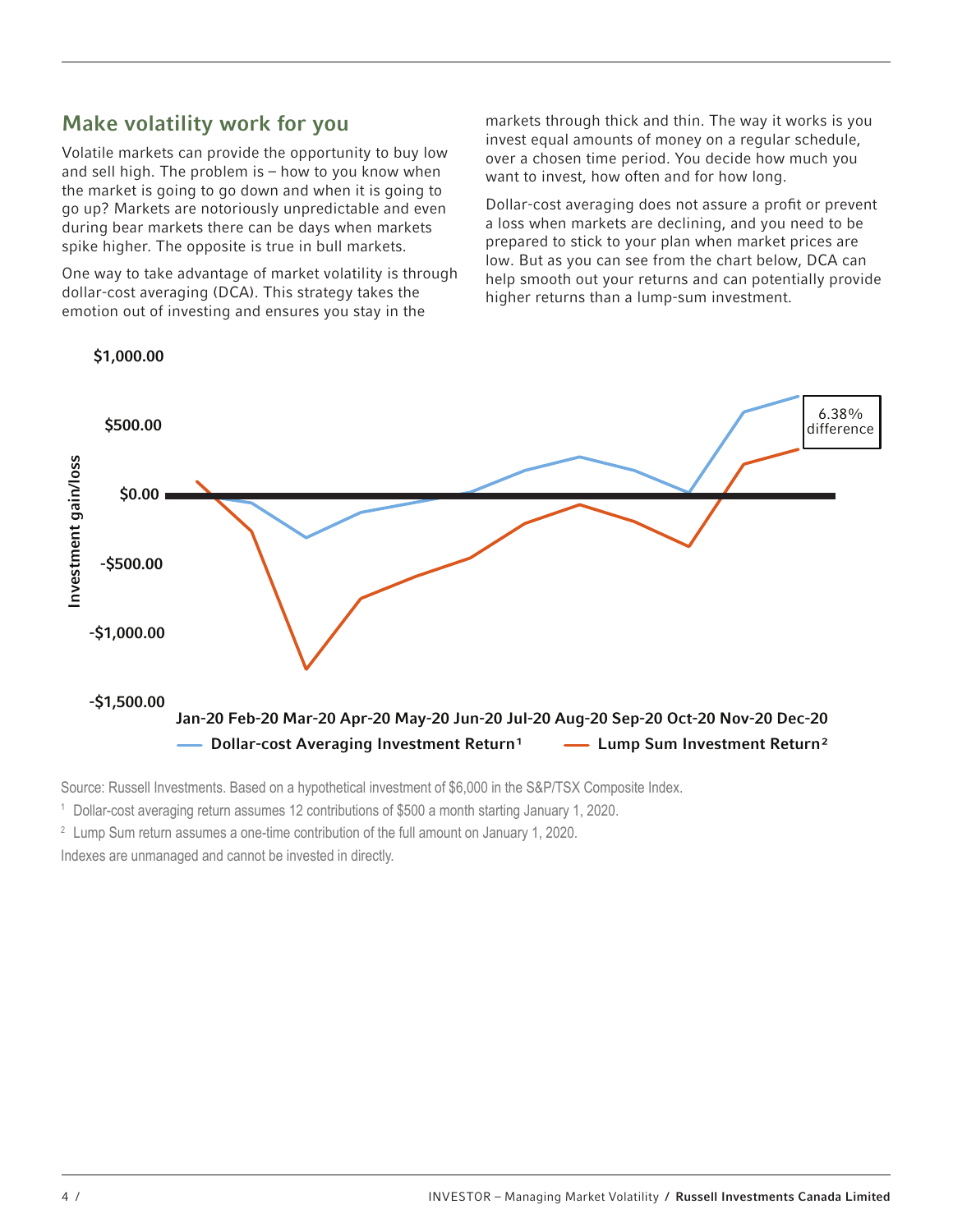Here's another way to look at DCA. The chart below illustrates fve different investing strategies. In each case \$12,000 was invested each year over 10 years:

- 1. Investing at the market low point every year. This would entail having a crystal ball and is implausible.
- 2. Investing on the frst day of trading each year. This is an ideal strategy but it does require a lot of discipline.
- 3. Dollar-cost averaging. In this case, investing \$1,000 on the frst day of every month.
- 4. Investing at the market high point every year. This is also implausible but shows that even being an incredibly unlucky investor is better than the last strategy.
- 5. Remaining in cash. The \$120,000 invested over the 10-year period barely grew.

Dollar-cost averaging is relatively easy to implement, can be done automatically and is almost as proftable as the impossible-to-do frst strategy.

Be invested, stay invested / Focusing on long-term outcomes

| <b>Perfect timing</b>                       | <b>First of year</b>                                                                                             | 3<br><b>Dollar cost</b><br>averaging                                                                    | 4!<br><b>Perfectly wrong</b><br>timing                                                           | Ы<br>Holding cash,<br>no investment                                   |
|---------------------------------------------|------------------------------------------------------------------------------------------------------------------|---------------------------------------------------------------------------------------------------------|--------------------------------------------------------------------------------------------------|-----------------------------------------------------------------------|
| This strategy is ideal,<br>yet implausible. | Investing your money<br>for the most amount of<br>time can yield the most<br>gain in most market<br>environments | A popular rules-based<br>strategy. Can help<br>investors cope with<br>uncertain or volatile<br>markets. | Despite bad timing,<br>assets invested in the<br>market may grow faster<br>than if left in cash. | Holding cash too long<br>can result in the least<br>growth of wealth. |

Hypothetical ending wealth after investing \$12,000 per year for 10 years / Period ending December 31, 2021



Source: Russell Investments and Morningstar.

Note that one year represents a 12-month period ending the last day of December each year.

Assumes a one-time investment of \$12,000 per year into the S&P/TSX Composite Index with no withdrawals between December 31, 2011 and December 31, 2021. Cash return based on return of \$12,000 invested each year in the FTSE Canada 91-Day T-Bill Index without any withdrawals between December 31, 2011 and December 31, 2021. Indexes are unmanaged and cannot be invested in directly. Returns represent past performance, are not a guarantee of future performance, and are not indicative of any specific investment.

Hypothetical analysis provided for illustrative purposes only.